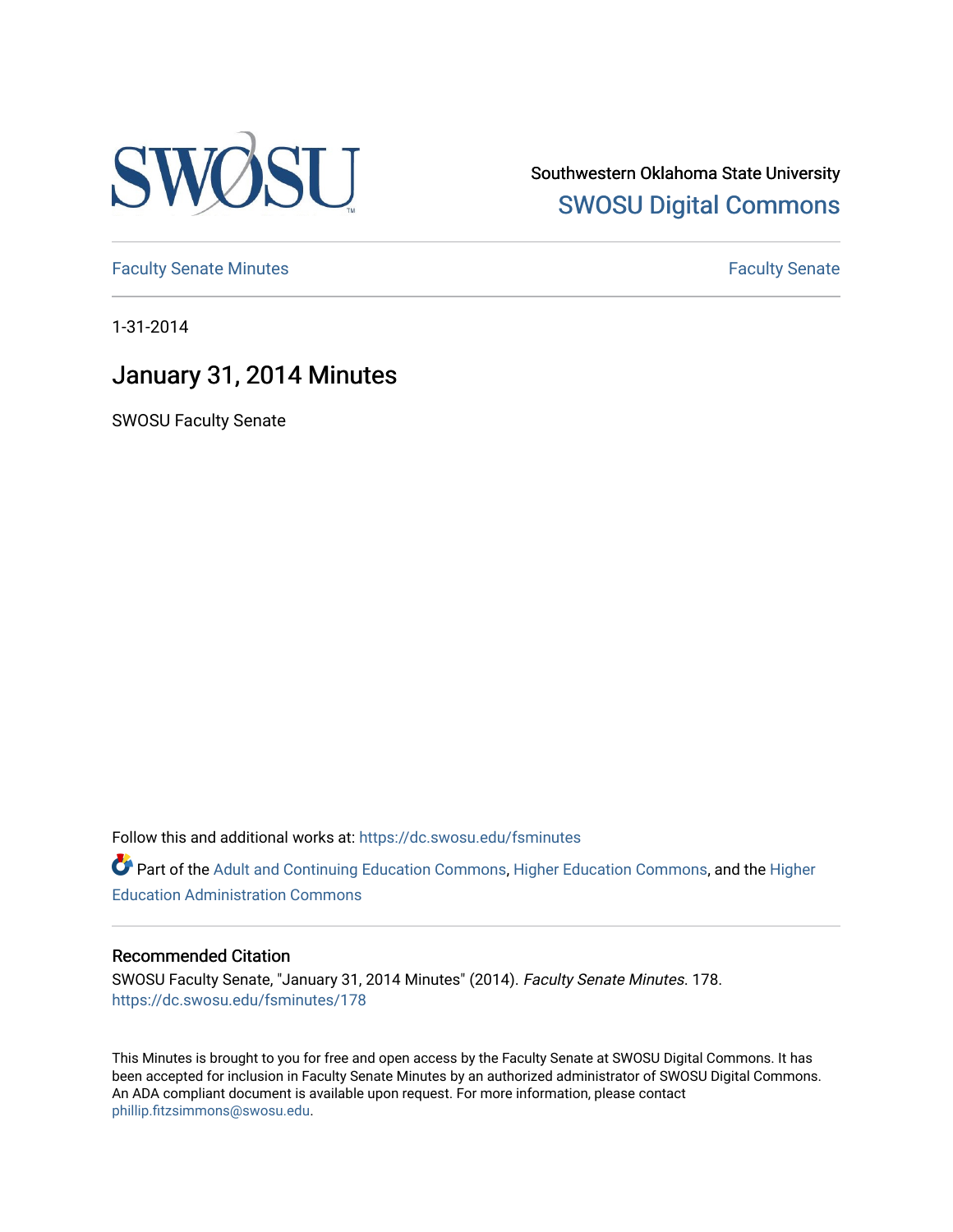### Approved Minutes Southwestern Oklahoma State University FACULTY SENATE January 31, 2014—2:00 PM EDU 201

**I. CALL TO ORDER:** Faculty Senate President Fred Gates called the January meeting of the Faculty Senate to order at 2:04 PM in Education 201.

**II. ESTABLISHMENT OF A QUORUM:** The following members were present: Arden Aspedon, David Bessinger, Tammy Blatnik, John Bradshaw, Brad Bryant, Tommye Davis (Sayre), Ralph May for Jerry Dunn, Jason Dupree, Jared Edwards, David Esjornson, Fred Gates, Marci Grant, Andrea Holgado, E.K. Jeong, Tiffany Kessler, Ed Klein, Jim Long, Scott Long, Tom McNamara, Evette Meliza, Kristin Montarella (OKC), Cynthia Pena, Hardeep Saluja for Les Ramos, Ann Russell, Lisa Schroeder, Amber Sturgeon, Trisha Wald, Dennis Widen, Curt Woolever, and Jessica Young.

**III. CERTIFICATION OF SUBSTITUTES:** Ralph May for Jerry Dunn and Hardeep Saluja for Les Ramos.

**IV. PRESENTATION OF VISITORS:** None.

**V. APPROVAL OF MINUTES:** The December minutes were approved by a voice vote.

### **VI. ANNOUNCEMENTS**

#### **A. President Fred Gates**

- 1. From the Executive Council meeting of January 13, 2014.
	- a. President Randy Beutler provided a legislative update. January 16, 2014 is the deadline for the filing of bills in the state legislature. All filed bills should be available online shortly after that, so we'll know what is headed our way. His initial thoughts are that the legislature will focus a good deal of attention on Common Core due to the national attention it has received. As far as the state budget is concerned, we should know more in February when the Equalization Board meets and finalizes what the state can actually spend. Though Higher Ed asked for more funding, it is doubtful that we'll see any significant increases—if it increases at all.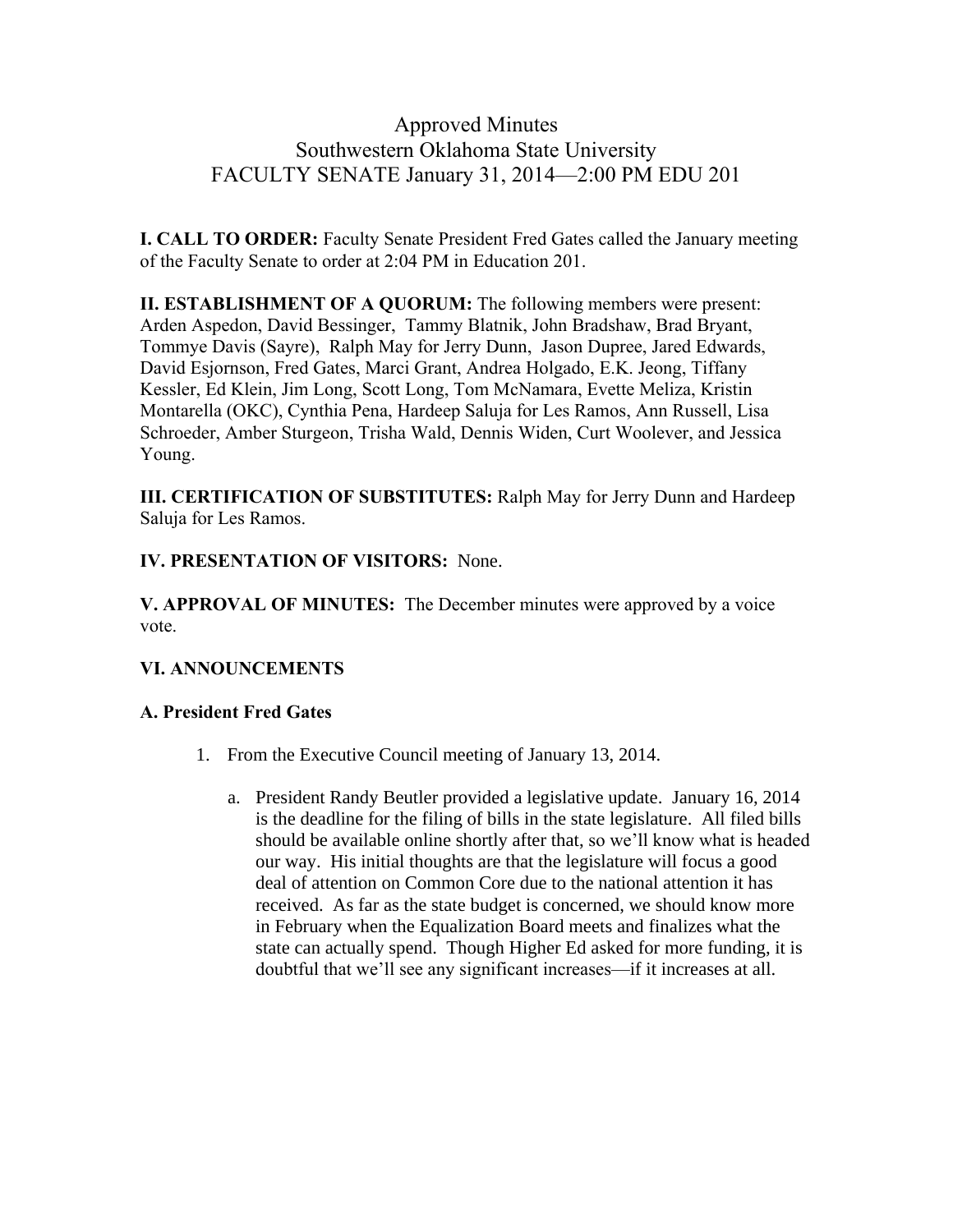- b. Vice President Tom Fagan reported on the budget and mentioned that we are looking pretty good as we start the second half of FY2014. After the  $10<sup>th</sup>$  day of classes he'll know just what we have in revenue for the rest of the fiscal year. From there, the university can figure adjunct salaries, overloads, summer salaries, etc. and see how we stand with regards to reserves. He estimates that the FY2015 budget needs to grow at least at the rate of inflation—say about 2%. If the legislature does not increase funding, that would translate into about a 4% hike in tuition. When coupled with continuing declining enrollment, this will affect what strategic initiatives we can pursue.
- c. President Beutler reported that the deal with Pioneer Cellular is in place and that the new Pioneer Cellular Events Center is more than just a SWOSU addition, it is an addition to the entire Weatherford community.
- d. Human Resources Director David Misak announced that due to a change in state payroll processing, hourly and student payroll will be disbursed on different dates. Hourly payroll will go from the  $23<sup>rd</sup>$  of the month to the  $27<sup>th</sup>$  and student payroll will go from the  $8<sup>th</sup>$  to the  $12<sup>th</sup>$ . The time to turn in time cards, etc. will not change, just the processing times.
- 2. From the Administrative Council meeting of January 13, 2014.
	- a. Financial Aid Director Jerome Wichert reported that the 150% rule is kicking in. This means that students can only get subsidized aid for up to 150% of the length of their program of study. Any aid acquired beyond that will be unsubsidized.
	- b. Denisa Engleman reported on retention rates. Retention for first time entering freshmen from Fall 2012 to Fall 2013 was 65% on the Weatherford campus and 50% on the Sayre campus. Looking at the longer view, retention from Fall 2000 to Fall 2012 for the same demographic was 64%. Among students with ACT scores over 24 the rate was 89% versus those with a score less than 21 at 40% retention. The same trend held for students with higher GPAs versus lower GPAs upon high school graduation.
	- c. Jan Noble reported that her office is now spooling up to do finger printing. This will greatly aid education and pharmacy students requiring the service prior to student teaching and some clinical settings.
	- d. Oklahoma Research day is scheduled for March 7, 2014 and the Research and Scholarly Activity Fair is scheduled for April 15, 2014.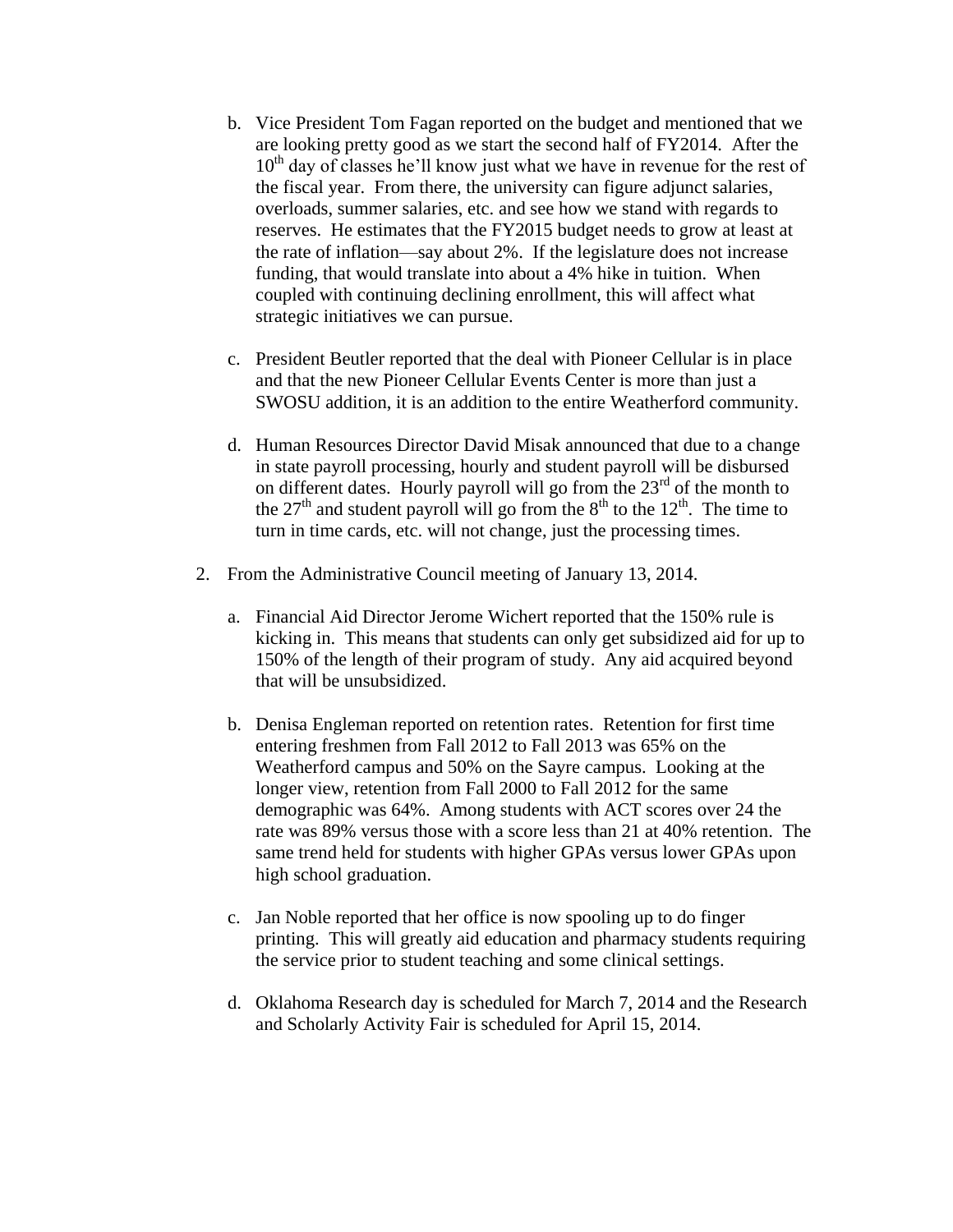- e. Dean of Students Cindy Dougherty announced that S.W.I.M is being held on March 27, 2014 and the President's Breakfast is scheduled for April  $30<sup>th</sup>$ .
- f. Human Resources Director David Misak announced that SWOSU will be changing retirement vendors in March from Lincoln Financial to ING. The switch is due to new IRS reporting and compliance and a better deal for SWOSU employees—the fees will be lower on 403B plans. ING will also begin offering a 457 plan to anyone interested. This does affect all RUSO schools.
- g. ITS reported that the generator is now in place so the web will stay active in the event of power outages.
- h. Randy Beckloff reported that we have 138 international students on campus this Spring—up 55% over a year ago. Saudi Arabian students make up the majority of international students with 57 now on campus.
- 3. From the Provost meeting of January 27, 2014.
	- a. The Provost explained the reasoning behind the decision to remove links to faculty webpages and did acknowledge that the wording of the announcement could have been better. The rationale for the decision lay in the fact that only about 20% of faculty actually uses the links and every time a new faculty member is hired, new links have to be created. These links take up a lot of valuable server space and it was easier to have faculty opt in to keep their link than to opt out. Faculty wishing to maintain their links simply request to do so.
	- b. The administration is going to be making adjustments to faculty salaries to bring them more in line with CUPA averages. In some disciplines averages will be used and in others medians will be used. This will not be done in one year but over the course of two years. These adjustments will hopefully begin at the outset of the next fiscal year in July. In addition, the administration is going to try and initiate an annual cost of living adjustment (COLA) each January. Of course, much of this is dependent on budgetary considerations.
	- c. In addition to the updated tobacco policy to include e-cigs and other vapor devices, Governor Fallin issued an executive order to extend state policy over these devices as well. There has been some confusion regarding this matter since the campus signs do not include these devices. However, a campus wide announcement was made when the policy was amended so students, faculty, and staff cannot claim ignorance and with the adjustment to state law, there should be absolutely no further confusion in this matter.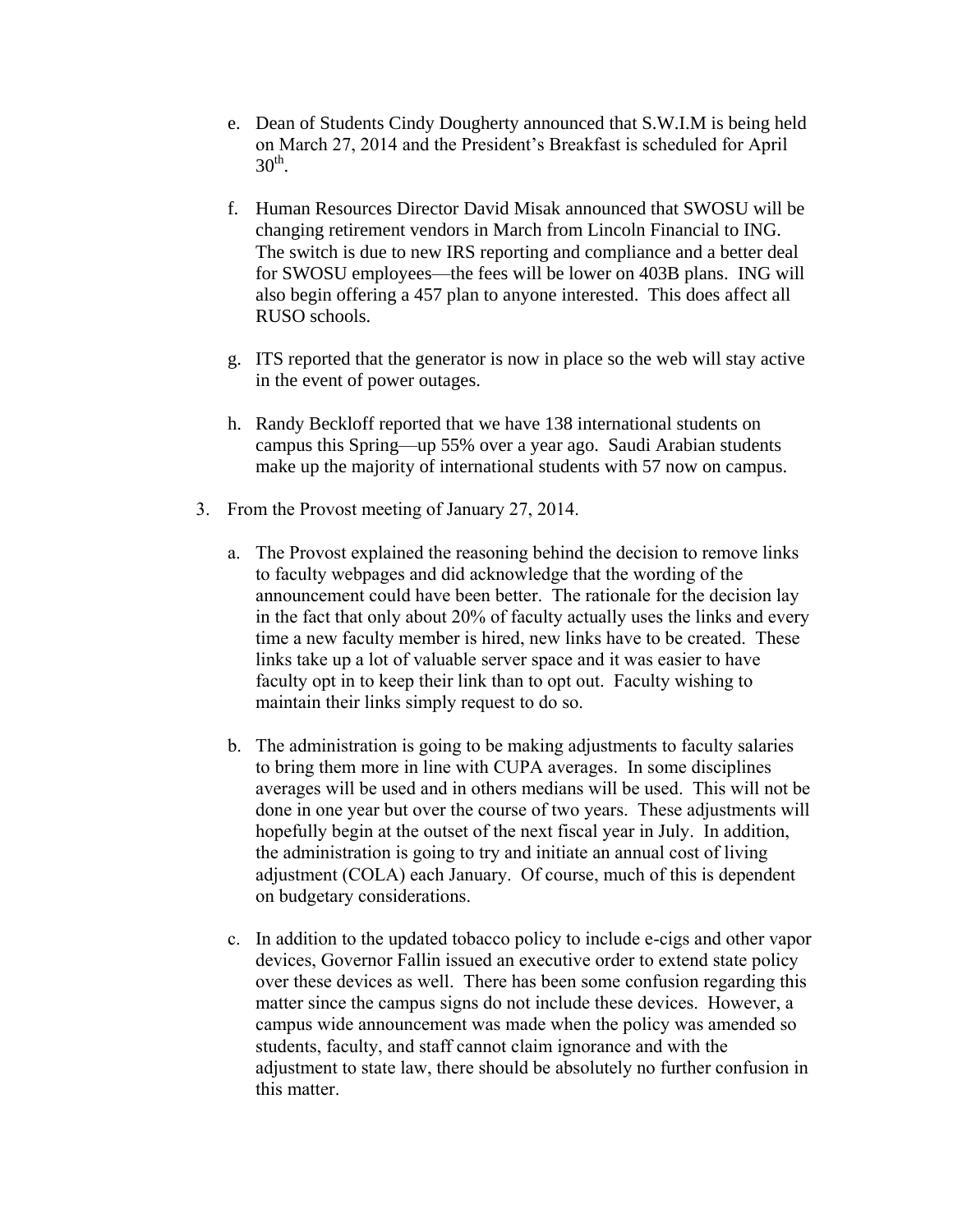d. The Provost is looking to adjust the academic calendar in the coming months and years to bring SWOSU more in line with other universities in the state. As a result, he has requested that the University Policies Committee investigate the following matters:

Beginning Final Exams on a Monday and ending on Friday of the same week thus eliminating the weekend break in the exam schedule. This would allow us to start Fall and Spring semesters later (i.e. this semester we would have started on the  $13<sup>th</sup>$  rather than the  $8<sup>th</sup>$ ). What impact would this have upon dead days, grade deadlines, etc? What do other universities in the state do regarding these issues? Please be prepared to report at the February meeting.

There has also been some confusion regarding Dead Days policies concerning exactly what assignments are covered. The current policy states:

During the regular semester, the three days prior to the beginning of finals are considered "dead days" in that no examinations, quizzes, extracurricular events (other than unscheduled league play-off events) or required field trips are to be scheduled, and no papers or reports or projects be due or presented during these days.

Should this policy be amended to include "homework" or "any graded materials?"

#### **B. Secretary/Treasurer Curt Woolever:**

**1. Roll Sheet** – please sign.

| 2. Treasurer's Report:                                             |                           |           |
|--------------------------------------------------------------------|---------------------------|-----------|
| a. BancFirst Checking Account: December Meeting Balance: \$2311.19 |                           |           |
|                                                                    | <b>CURRENT BALANCE:</b>   | \$2311.19 |
| b. University Account:                                             | December Meeting balance: | \$105.01  |
|                                                                    | <b>CURRENT BALANCE:</b>   | \$105.01  |

**C. President-Elect Evette Meliza:** The university will be providing vans for anyone needing a ride to Oklahoma Research Day. The university will also pay for registration.

**D. Past President David Esjornson:** Nothing to report.

**E. Student Government Representative Blaine Boyd:** Not in attendance.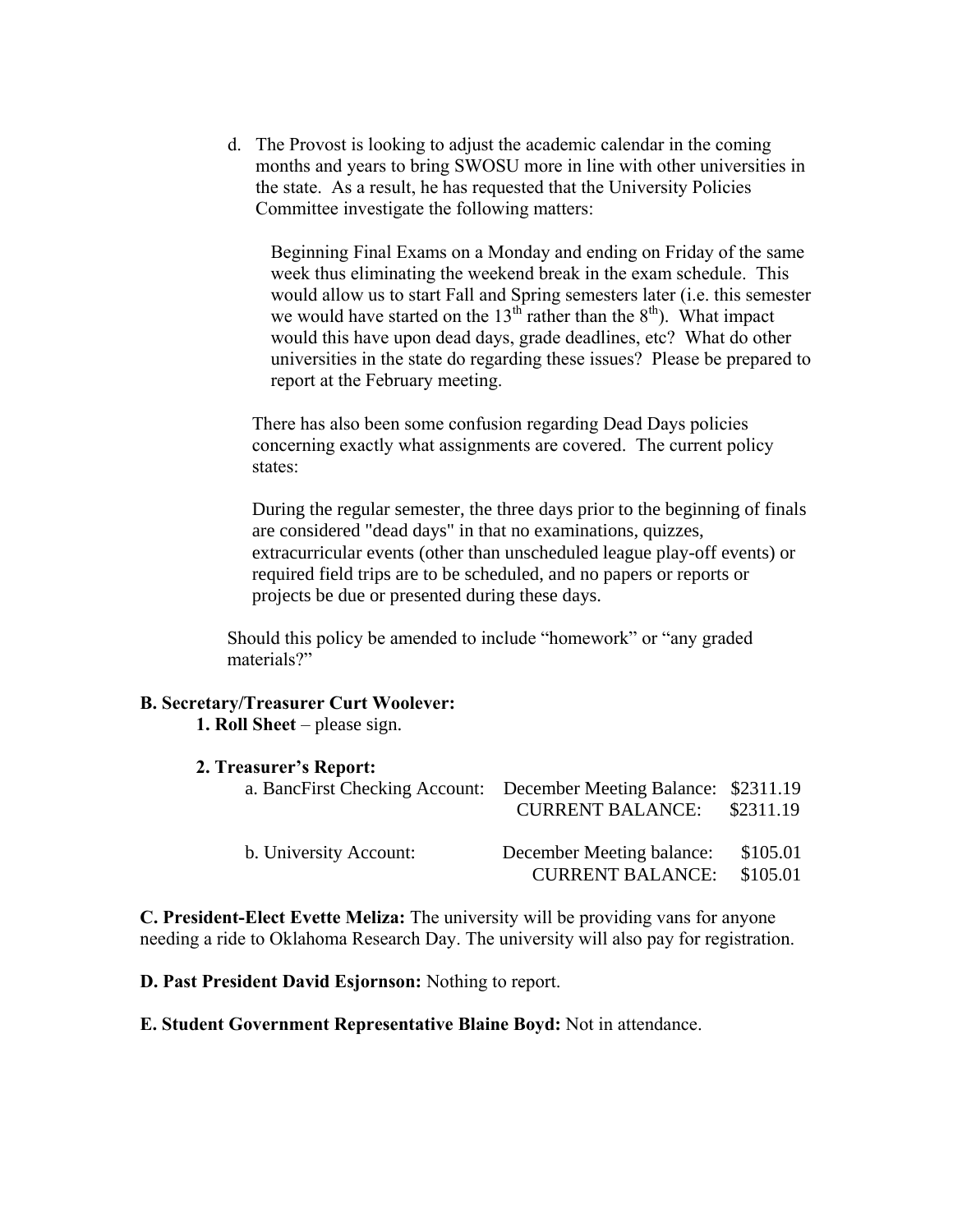#### **VII. REPORTS FROM STANDING AND AD HOC COMMITTEES:**

#### **Report from the Judiciary Committee**

It is recommended that the recent Art/Communication and Theatre reorganization be included in the Judiciary Committee review of the number of Faculty Senators that need to be elected to serve in the Faculty Senate along with any other senator adjustments found during the review.

**Senate Motion 2014-01-01**: The faculty senate shall suspend Article II, Section 1 of The Constitution of the Faculty of Southwestern Oklahoma State University for the remainder of the current academic year of 2013/2014. This suspension shall apply only to the newly created Department of Art, Communication & Theatre for the current academic year of 2013/2014. Subsequent to this motion, Senators Jeong and Schroeder shall serve out their terms through the May 2014 Faculty Senate meeting. Upon commencement of the next academic year of 2014/2015 and the meeting of the Faculty Senate in June 2014, this suspension will no longer apply and the appropriate number of senators from the Department of Art, Communication & Theatre will be seated based upon the criteria set forth in Article II, Section 1 of The Constitution of the Faculty of Southwestern Oklahoma State University.

Rationale: The merging of these departments has created the situation where one department is now represented by two senators when, based upon the number of faculty in the department and the criteria of the Constitution, there should be only one senator. Given that the two senators have fulfilled over half of their currently elected term, both have long been productive members of the senate, and that there remains only five (5) meetings of the currently seated senate, the Judiciary Committee feels it is appropriate to allow these two senators to fulfill their duties to their constituents and to the senate through their committee work for the remainder of the academic term.

Motion was approved by voice vote.

#### **Report from the Adhoc Committee on the FUPTRC**

The survey of former FUTPRC members suggests that time to review, number of documents to review, and disagreement on scholarly activity are major issues. Many possible solutions were suggested, but keeping things as they are seemed to lack support. The faculty senators polled seemed to prefer an on-line survey.

#### **VIII. UNFINISHED BUSINESS:** None.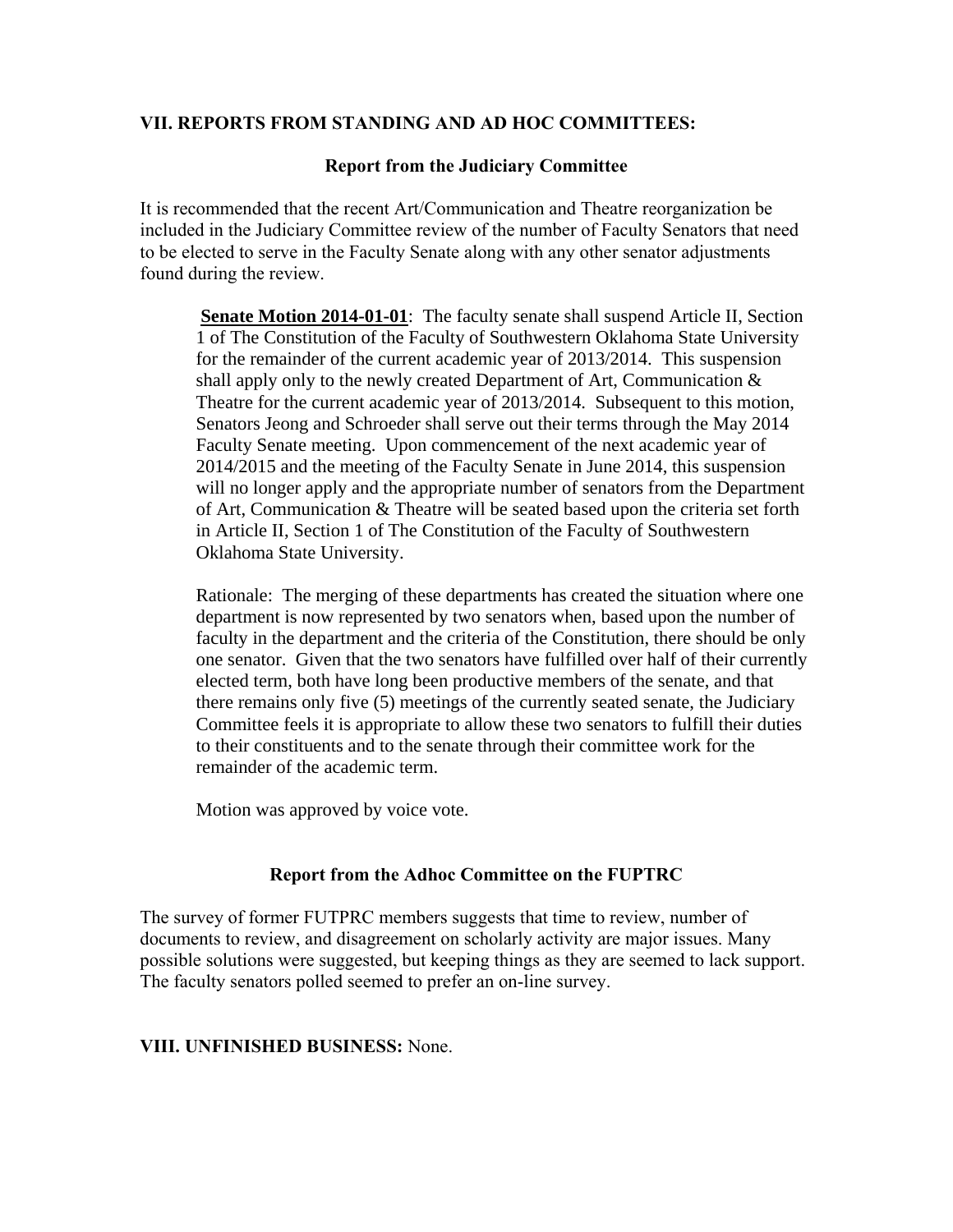#### **IX. NEW BUSINESS:**

Jan Noble would like to know if Faculty Senate like for her to administer the following annual online evaluations this semester?

- 1. Faculty Evaluation of the Dean
- 2. Faculty Evaluation of the Associate Dean
- 3. Faculty Evaluation of the Department Chair

The faculty would like the evaluations to be continued online. This was passed by a voice vote.

The Distance and E-Learning Committee would like the Senate to evaluate the proposed best practices course rubric developed by the committee for online courses. All Senators were provided an electronic copy of the rubric.

**Senate Motion 2014-01-02**: The Director of Service Learning proposes that a new standing committee, the Outreach Committee, be formed as a sustained oversight entity for all service related activities of the campus—Service Learning, club/organization-related service, certain kinds of internships and experiential learning capstones, and faculty outreach. The membership would include the Dean of Students (ex-officio), the Director of Service Learning (ex-officio), faculty from the College of Arts and Sciences, the College of Pharmacy, the College of Professional and Graduate Studies, and the College of Associate and Applied Sciences, staff/faculty members who sponsor clubs and organizations on campus, student leaders from SGA/CAB, and community partners. The Faculty Senate would be charged with the election of faculty representatives from each school; SGA would appoint student members. Community partners and additional members such as club sponsors would be appointed by the Provost.

Rationale:

- 1) SWOSU needs to address HLC's concerns about the institutionalization of engagement and Service Learning reported after their last visit. This would also satisfy one of the benchmarks for engagement according to Campus Compact and other engagement specialists since it will be a standing committee dedicated to that purpose;
- 2) The current SL director is nearing retirement; a new individual will come on board in two years. In light of that change, SWOSU needs oversight of these areas of engagement in a sustained way to bridge that time of change;
- 3) One of the current concerns of the SL Director is that while data is collected centrally and processed for faculty scholarly activities, no such formal mechanism exists for collecting data about faculty service activities, which are broader than most of us are aware (and impressive!);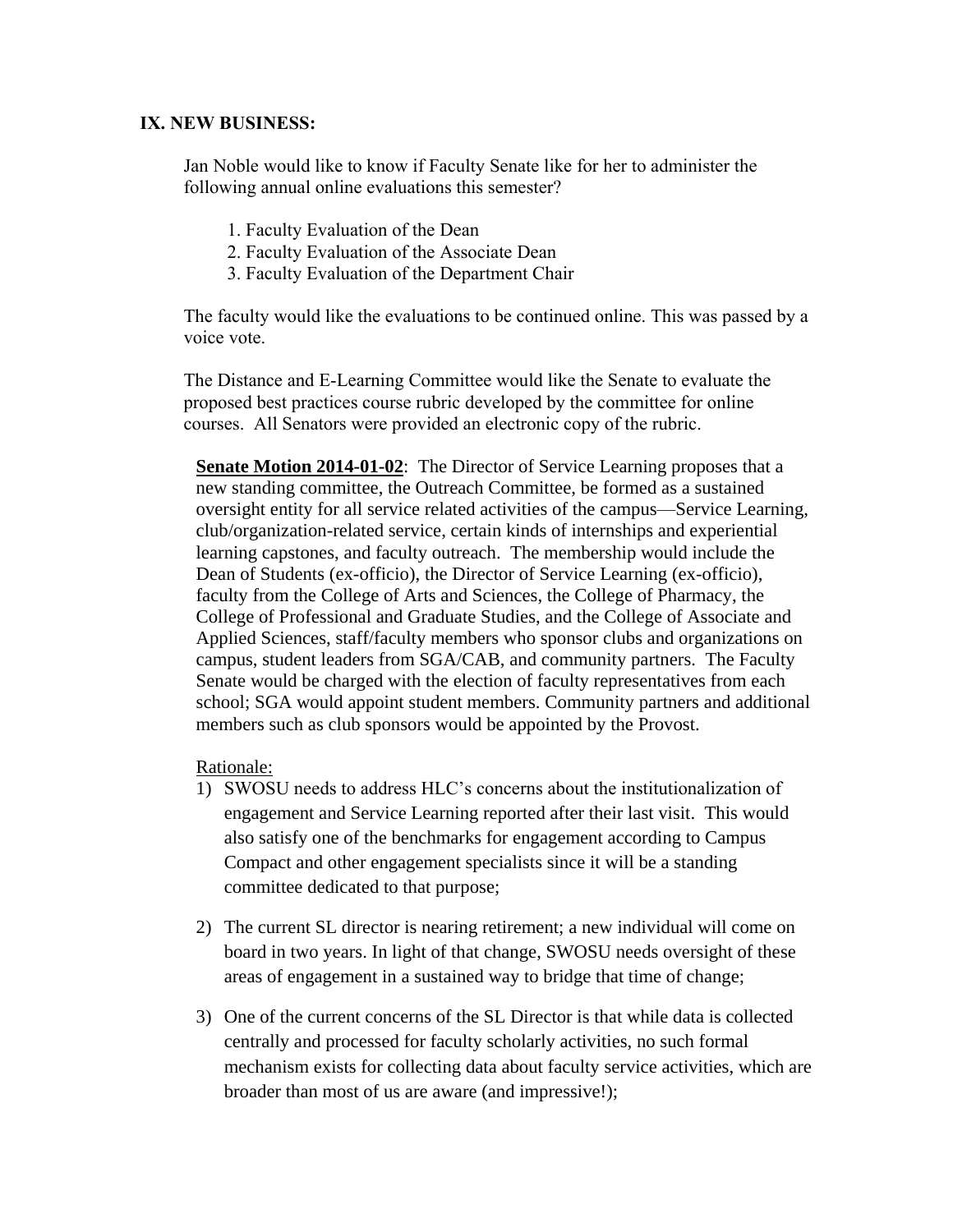4) New kinds of capstones and internship-like classes are emerging across campus currently; these tend to be experiential learning in most cases, and we need to be aware of the extensiveness, types, and value added of such courses across the disciplines.

The VPSS and VPAA are aware of this proposal and do support such a standing committee.

Motion to table to the February meeting. Motion was approved by a voice vote.

**Senate Motion 2014-01-03:** Whereas in the first few days of class, faculty usually introduce the objectives, policies, and fundamental concepts of a course, faculty should have the right to refuse to accept students in a class if they have missed more information than the faculty member believes can reasonably made up.

#### **Rationale:**

Students who enroll at the end of the enrollment period, or for any reason have missed the first three or more classes, may be so far behind in that class that they are unable to make up missed work. This is especially true of classes in which they may have missed several labs. It is unreasonable for a student to expect a faculty member to repeat hours of instruction on an individual basis to accommodate those who do not attend class for the first few days or even weeks! Some students seem to feel that since they did not attend the first few classes in the semester, they are not subject to attendance policies stated by the instructor on the first day of class.

If accepted, the above motion should be added to both the student and faculty handbooks.

#### **The current student handbook states the following regarding attendance:**

The administration and faculty of SWOSU expect students to attend regularly the classes in which they are enrolled. Individual instructors shall determine the degree to which student absences shall affect class grades. Students will be notified of this policy in each of their courses at the first of the semester. There are no "free cuts." If the instructor does not mention attendance policies, class members should ask for specific guidelines.

Students may be withdrawn from a course for excessive absences upon the request of the instructor.

The University does not excuse students from class attendance for participation in school activities such as athletics, music groups, speech events, field trips, etc.